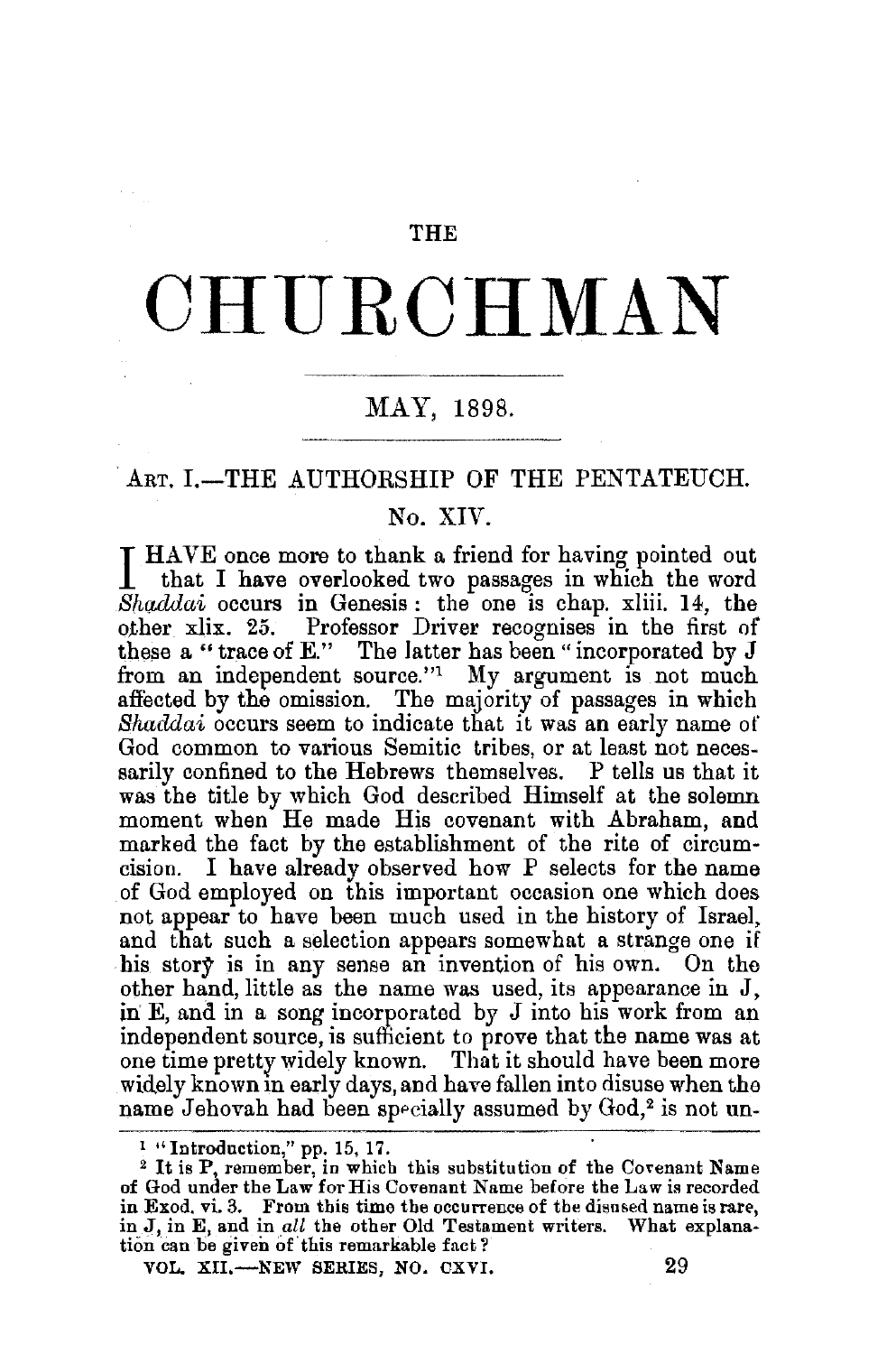likely. Which, then, is the more probable alternative, that in this narrative, ascribed to P, we have an authentic account, couched in the language usual before the time of the Mosaic Law, of God's original covenant with Abraham, or that P, in his narrative of the establishment of this covenant, written a thousand years after the time of Moses, has pitched upon, and laid particular stress on, a name of God which in his time had almost, if not entirely, gone out of use, if, indeed, it had ever been in general use among the Israelites at all after the days of Moses ? The point is a fair one to raise. It ought not to be decided by mere assertion. There can be no doubt whatever that on the There can be no doubt whatever that on the critical theory this particular choice by P of the name given to God at an important epoch in his history was at least a strange one, and that its selection here demands some explanation. Nor is this all. I omitted to state that P, in Gen. xxxv. 11 *(cf.* chap. xlviii. 3, 4), where he records God's renewal of His ~ovenant with Jacob, *again* introduces God as calling Himself by this almost obsolete name, *Shaddai.* What possible reason could a post-exilic writer have had for disinterring it?

A point which strikes the careful reader of Gen. xv.-xxi. has been already noticed. It is the *unbroken continuity* of the whole narrative. First we have Abraham's lament that he had no heir, then the grant by Sarai of her maid to fill her place, then the birth of Ishmael, and Abraham's hope that the covenant would be fulfilled in him, then the promise to Sarah, and finally its fulfilment. The stories of the supposed various writers have been dovetailed on the critical hypothesis into a continuous and strikingly consistent narrative.<br>Moreover, there are repeated references in both JE and P to God's covenant with Abraham, each reference adding a cumulative force to it by fresh and more solemn sanctions. First we have the promise before Abraham had reached Palestine (xii. 1, 2), then the promise after he had separated from Lot, then the renewal and confirmation of this promise by means of a solemn vision  $(xv, 5, 18)$ , and then the enact-<br>ment of an external sign of the covenant  $(xvii, 9-14)$ . It is. ment of an external sign of the covenant  $(xvii. 9-14)$ . moreover, clear that the cumulative force of these successive ratifications of the original covenant was due to no mere chance, but that it was the obvious intention of the historian to point it out. The fact is remarked by the writer of Ps. cv. (vers. 8-11). 'The cumulative force of these repetitions is altogether lost sight of if we regard the history as a combination of different accounts. Further, these continued repetitions have an ethical and spiritual significance, to which St. Paul has directed our attention in the Epistle to the Galatians. But this significance is altogether illusory unless the story is true.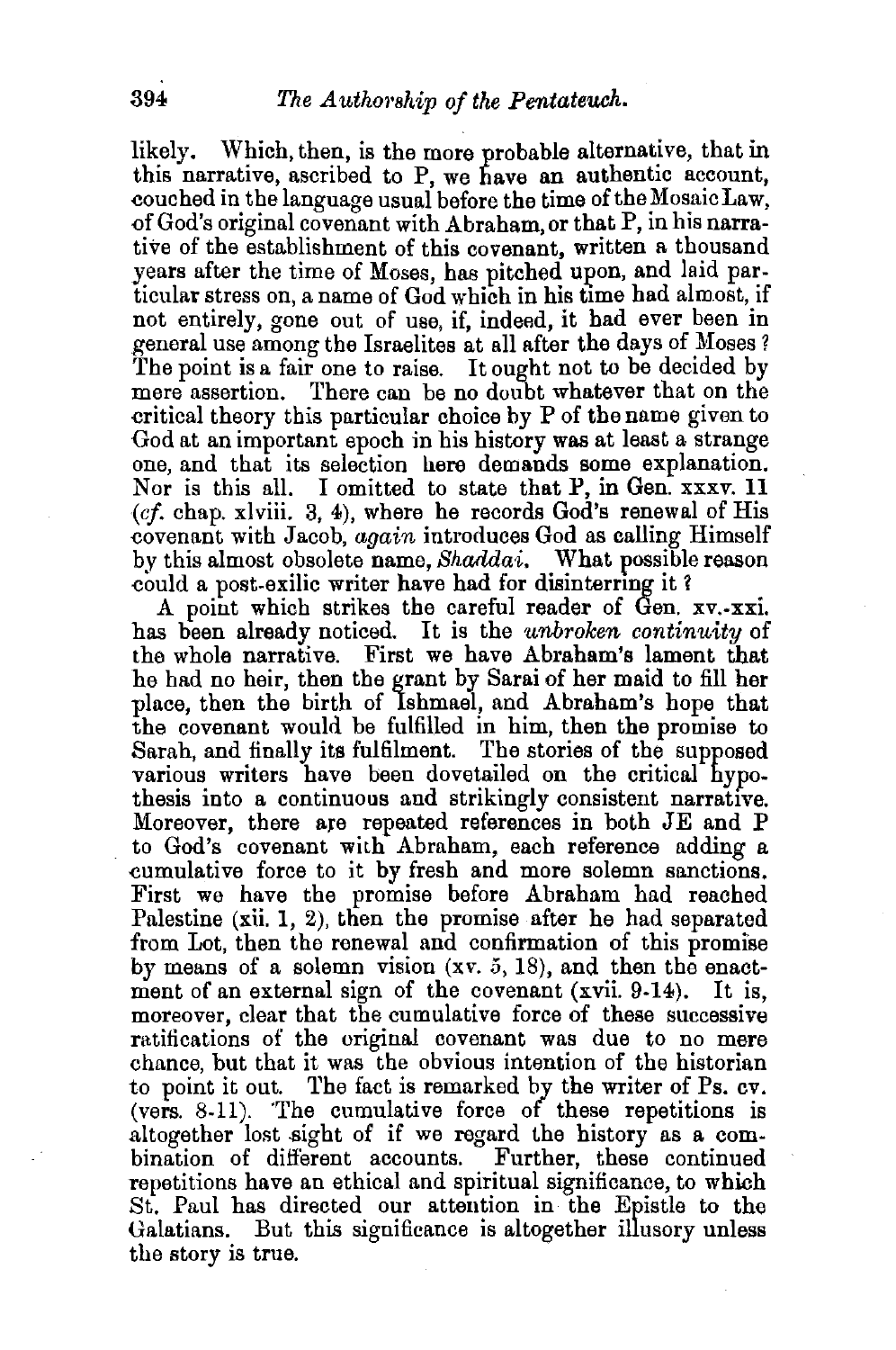In ver. 7 we have a covenant made, not only with Abraham, but with *his seed after him*. This mention of a covenant, we are told, with the chosen people is a distinctive feature of the post-exilic priestly writer. Nevertheless, though this late priestly writer is the first to tell us of it, it was well known long before, as its mention by the " prophetic " writer of the "eighth or ninth century B.c.," in chap. xv. 18, xxvi. 24, and xxviii. 13 clearly shows. Here, once more, we find JE taking for granted centuries previously what modern criticism tells us was first made known by P. In other words, these passages, taken together, go a considerable way in the direction of establishing their unity of authorship. Then we have the expression "land of thy sojournings " here, in xxviii. 4, xxxvi. 7, and xxxvii. 1. In each case it is attributed to P. But, as we shall see when we get to  $\overline{x}$  xxvii. 1, it is extremely problematical whether the division there can be sustained. If xxxvii. 1 does not belong to P, then once more the use of this expression indicates a common authorship of P and  $JE$ . Again, in vers. 7, 8 we have the expressions, "Be a God unto thee;" "I will be their God." This, as we find in Exod. vi. 7, 8, and xxix. 45, is a characteristic expression of P. But we find the words in Deut. xxix. 13, and the idea in Deut. vii. 6, xiv. 2, xxvi. 18. Now, if there be any conclusion of modern criticism supposed to be more satisfactorily established than any other, it is the fact that the religious teaching of Deuteronomy is *based on .TE.* Yet here we find the Deuteronomist emphasizing a *characteristic feature of P!*  Is there a mistake here? Is xvii. 7, 8 to be assigned to JE? Or does the Deuteronomist draw his religious conceptions from P as well as JE? In the latter case P is anterior to Deuteronomy after all. In either case the conclusions of the critics will have been shown to need serious revision. We may further briefly advert to the fact that in order to support the theory that the story of the covenant of circumcision is invented by P, the critics are driven to the shifts to which they usually resort when they are in a "tight place." Chap. xxi. 1 to "had said" belong, we are informed, to  $J$ ; the rest of the verse, *save the word "Jehovah,"*1 *which is the work of the redactor*, is taken from P. Ver. 2 down to '' old age" *is taken from* J. Thence the passage down to the end of ver. 5 is from P. As usual, no proof of these statements is given, at least in Wellhausen's treatise on the composition of the Hexateuch. Some proof, however, is surely necessary. Wellhausen does not even refer to the passage, except to say that in xxi. 1 Jehovah (which "Jehovah ?"-the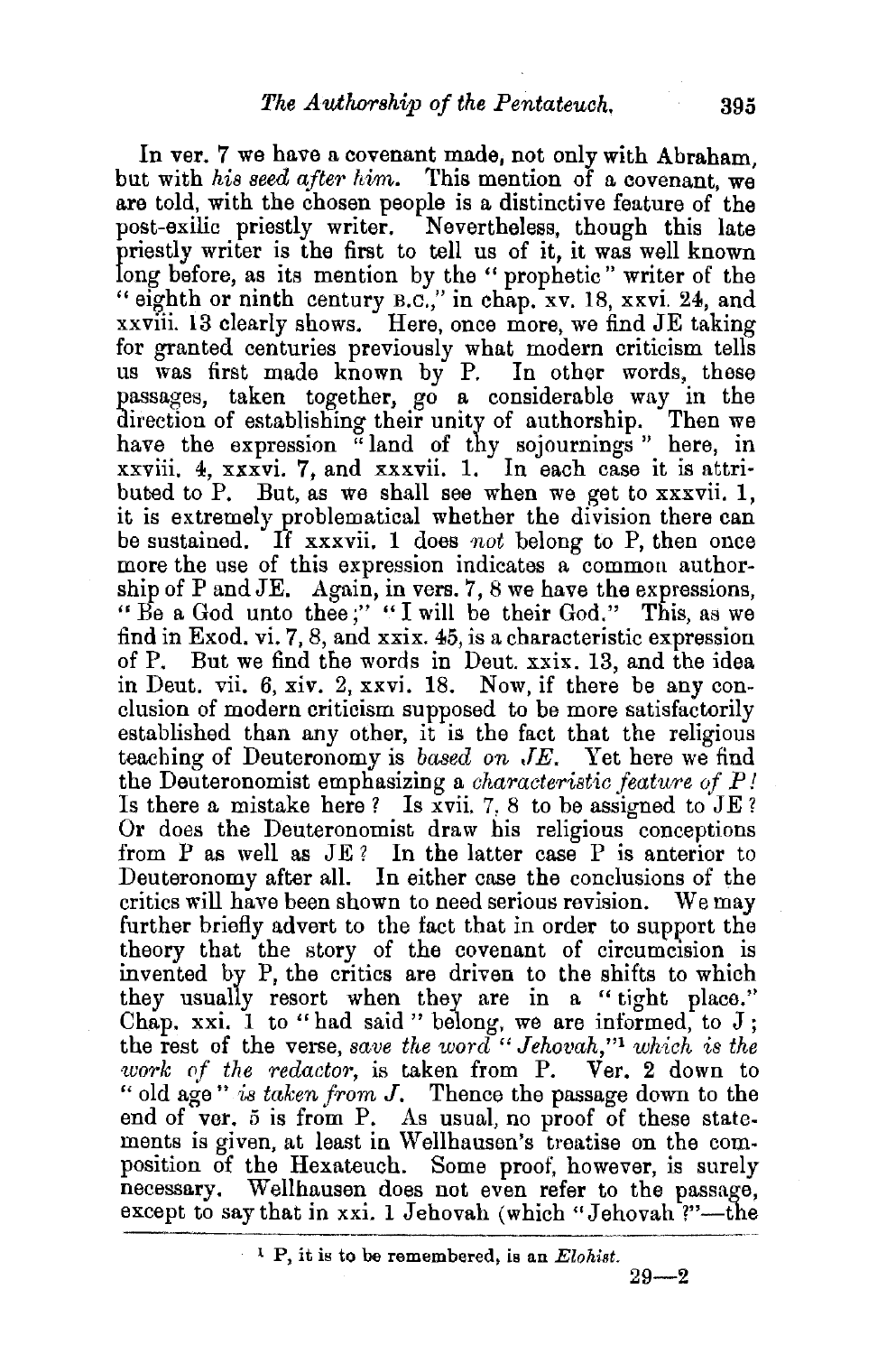word occurs twice in the verse) betrays the hand of a stranger. Is it not a little too much to ask us to accept such statements as these as the conclusions of modern science without giving some reason why we should do so? Then, again, we have here the word  $\gamma$ יולד (is born) in the Niphal (ver. 17), though that (see Gen. iv. 17) is a characteristic of  $JE<sup>1</sup>$ .

In ver. 12 the word לדורותיכם (in your generations) occurs. In every place where this phrase occurs It is assigned to P. But it is only fair to say that if all the criticism of the Old Testament dealt as fairly and rationally with the facts as that which relates to this particular word, I would never have said a syllable against it. That special chapters where special words and peculiarities of style occur, and when there is no special reason for the introduction of any new words or terms of expression, may have been written by a different author from the rest of the narrative, is, of course, by no means improbable. One of my complaints, however, against those who have accepted the modern criticism is that they have assumed. first, that what I have just mentioned is its *leading* principle, which it is not, and next, that the reasonableness of this leading principle is disputed by traditionalists. Nothing of the sort. Were all the criticism of the kind involved in the treatment of this particular expression, I for one would never have raised a voice against it. The expression in question never occurs except in passages of considerable length and close coherence -passages, moreover, in which not it only, but several of the words supposed to be characteristic of P, occur. No reasonable person would deny that features such as these in a Hebrew narrative might justify a candid observer in concluding that the passage in question might (not must) have been by a different hand. It is only when it is found that the theory of authorship suggested can only be established by such violent measures as the treatment of chap. xxi. 1-5, which has just been noticed; by the purely conjectural severance elsewhere of verses and halves of verses in a continuous narrative. as, for instance, where ver. 29 alone is assigned to P in Gen. xix., and where, in the passage xxv.  $21 - x$ xvii. 45, xxv. 26b, and xxvi. 34, 35 are similarly severed from the rest, with other cases like these, that the arbitrariness and doubtfulness· of the conclusions become apparent. And it must once more be repeated that *probability* and *proof*,

I Driver, "Introduction," p. 13. This chapter has also the verbal adjective  $\neg \lor \lor \lor$  to represent "is born." It also occurs in the supposed independent author of Gen, xiv. 14. This word occurs elsewhere in Lev. xii. 11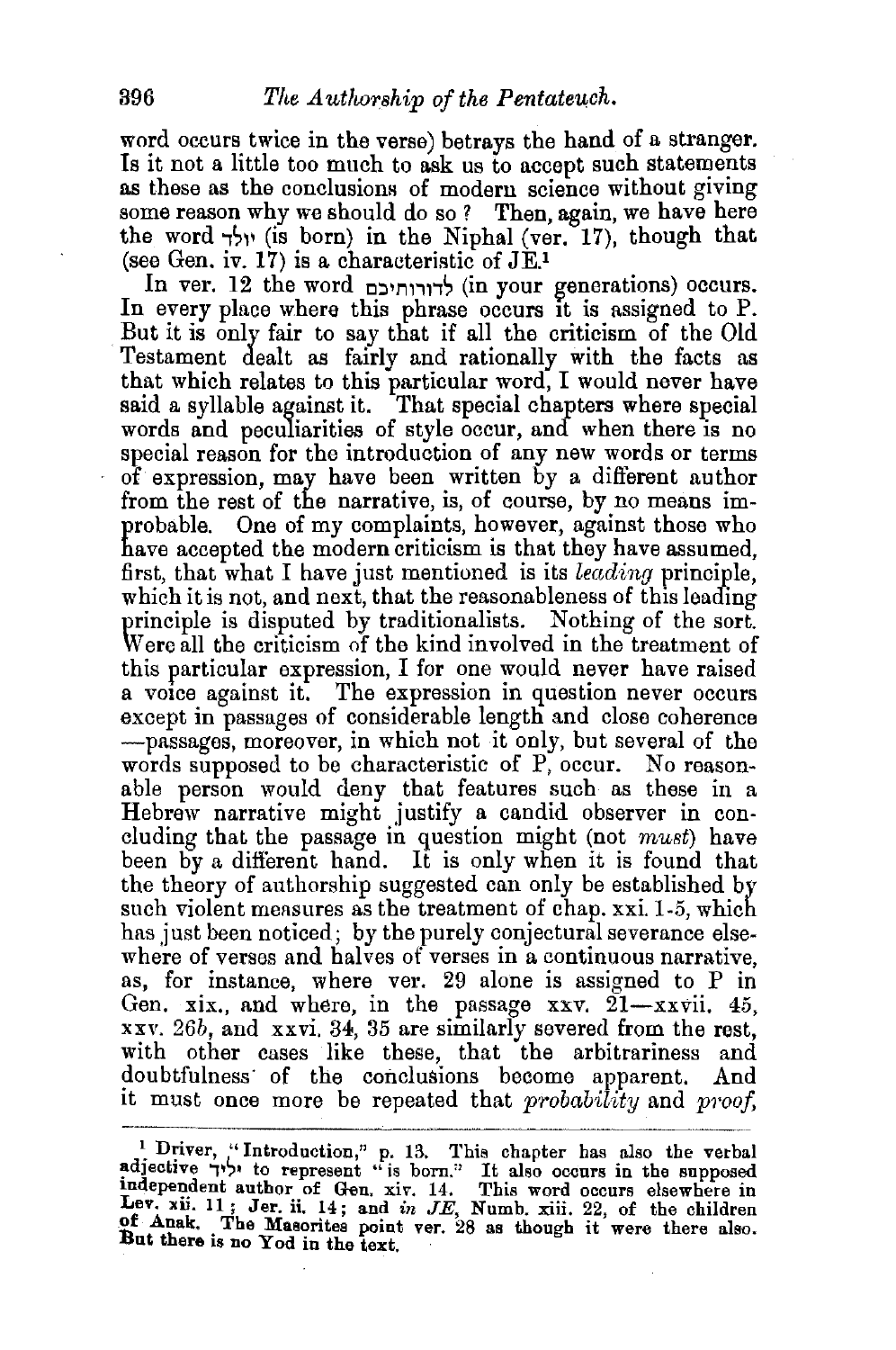though cognate words, are most assuredly not synonymous.  $O$ ur next point is ver. 14. The words " break  $(\eta_{\text{min}})$  My covenant " seem to me here, I confess, to have been the original of such passages as Deut. xxxi. 16, 20. Of course I may be wrong, but if we were to follow the example of the subjective critics, I have only to make the assertion, and any person who approved of my sentiments on the point would be entitled to say that I had " proved " that assertion, and if he could get a dozen or so of writers to support him, might declare that "the critics were agreed." In W ellhausen's work on the composition of the Hexateuch even such a step as this is very frequently regarded as quite unnecessary. The conclusion is quietly assumed. But let us follow the history of the expression. occurs first, on the modern critical theory, in Judges ii. 2, which Professor Driver<sup>1</sup> tells us contains "fragments of an old account of the conquest of Canaan." Next it occurs in Isa. xxiv. 5. Then we find it in the passage of Deuteronomy mentioned above. Then it occurs with some amount of frequency in Jeremiah and Ezekiel. Last of all, it appears here, in the post-exilic account of the institution of the covenant itself. I am, be it observed, taking the critical, not the traditional, view of the relative dates of these books or parts of books. Of course we know that " the critics are agreed," and that from their verdict there is no appeal. But, were we living in an age of liberty of thought, were a little liberty of conscience permitted in the place of the Vaticanist *regime* the critics have established, perhaps some rebellious Protestants might possibly be found inclined to the belief that it were infinitely more probable that Gen. xvii. is, after all, the older narrative, and that the other writers who use the expression in question were making an allusion to the awful sanction under which the rite of circumcision was originally established. And when we further find that in ver. 13 the covenant is spoken of as "everlasting," and that Isaiah in the passage just cited uses the phrase, "They have broken (הפרו) the everlasting covenant," the inference would seem irresistible, did the strong hand of authority permit us to make it, that Isaiah was well acquainted with, and was referring to, the passage in Gen. xvii., even though criticism claims to have established the fact that it was not written till three hundred years after his death. It may safely be asserted that when criticism has been carried a little farther, when it has recovered from the

<sup>1 &</sup>quot; Introduction," p. 153. 2 Isaiah xxiv. would naturally belong to the *first* Isaiah. But possibly the Polychrome Bible, which I have not seen, may attribute parts of the first Isaiah to the second. . Isaiah bids fair to resemble the Pentateuch in its susceptibility *to* "polychrome " treatment.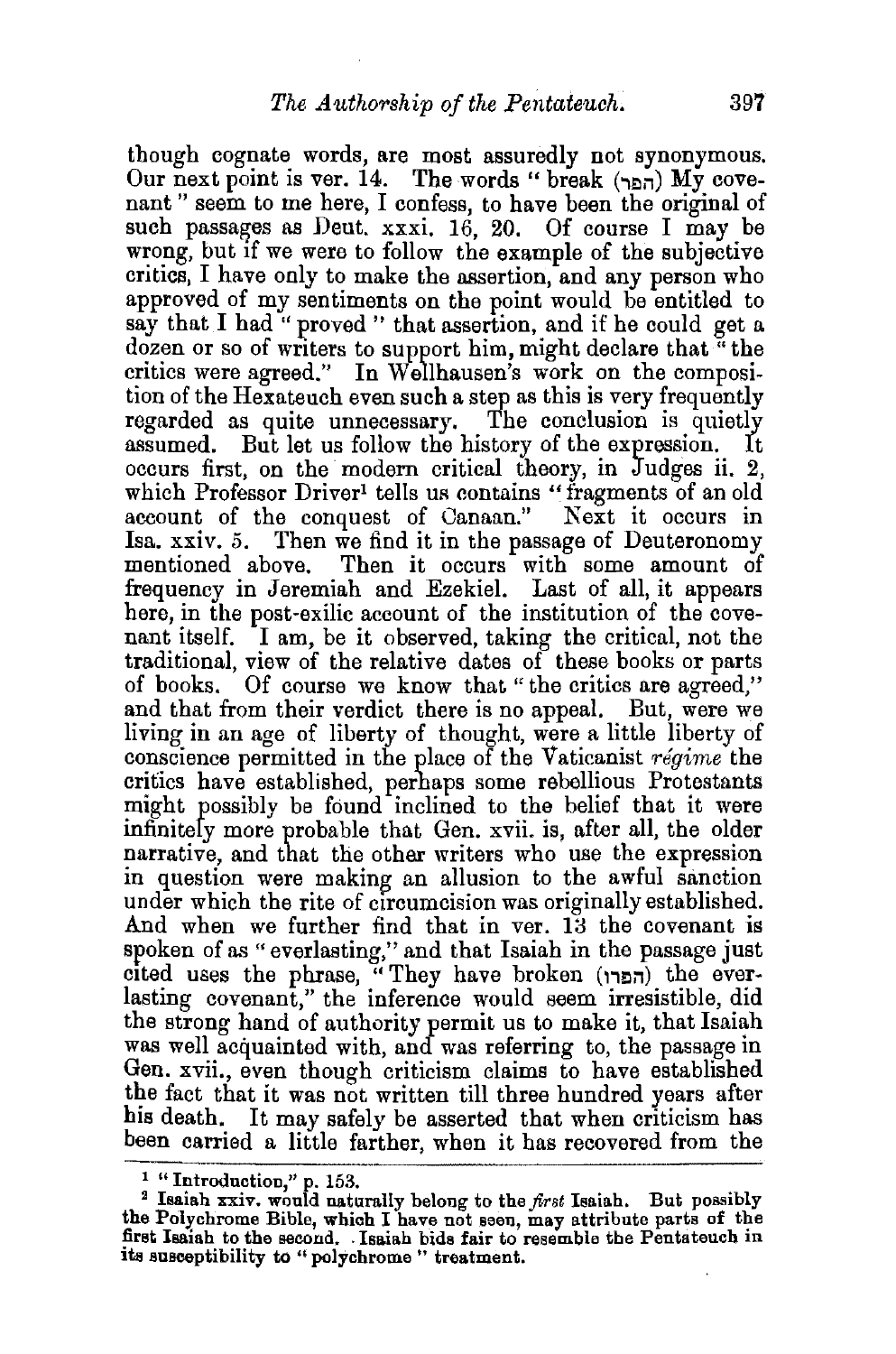present wave of disintegrationism under which all liberty of opinion and a good deaf of reason and common-sense is submerged, it will be once more acknowledged that in Gen. xvii. we have the original history of the establishment of circumcision as the sign of the covenant with Abraham, and that the other passages which have just been quoted are subsequent allusions to it.

Our next argument will be one drawn from considerations of style. We have already been made acquainted with the *dicttbm,* delivered *ex cathedra,* that a priest's style is always " formal and wearisome,''1 and have bowed to the decision, it is to be hoped, with due humility. Yet the old Adam of scepticism, even in this age of touching humility and obedience, will sometimes disquiet us a little. There is a singular likeness in style and tone between Gen. xvii. 17, and Gen. xviii. 12; but, as duty bids us, we resolutely suppress the rising doubt. Gen. xvii. 17, 18, is " formal and wearisome; it is the style of a priest." Gen. xviii. 12 is picturesque and lively, as is natural with a prophet. If there be any similarity between the passages, P has of course (I wonder why he did not do so oftener) borrowed his liveliness from JE; that is, Gen. xvii. 17 is copied from Gen. xviii. 12. There is, it is true, as we have seen, another lively passage in Gen. xvii. 18, which P has not borrowed from JE. We are, of course, forbidden to indulge the heretical thought that Gen. xvii. may after all be by the same author as the rest of the narrative, or at least as Gen. xviii. We must therefore satisfy our conscience with the theory that in the striking and somewhat impassioned and perhaps also somewhat " anthropomorphic " passage, "And Abraham said unto God, 0 that Ishmael might live before Thee," the priestly writer forgot his priesthood for a moment, and the obligation it imposed on him to be "formal and wearisome," and allowed himself for once in a way to write like other people. There is also another great similarity between the promises that Ishmael shall become a great nation in Gen. xvi. 10, xvii. 20, and xxi. 18, and it may be observed that in the latter passage JE repeats not his own words in chap. *xvi.* 10, but those of Pin xvii: 20. However, as the defenders of the critics have lately boasted, they are very "difficult to refute." It is, indeed, extremely difficult to refute assertions, especially when those assertions, if questioned, are immediately bolstered up by other assertions, and when every fact which seems to look in a contrary direction is promptly set aside. It would be "difficult to **refute"** the assertion that the sun is a mass of incandescent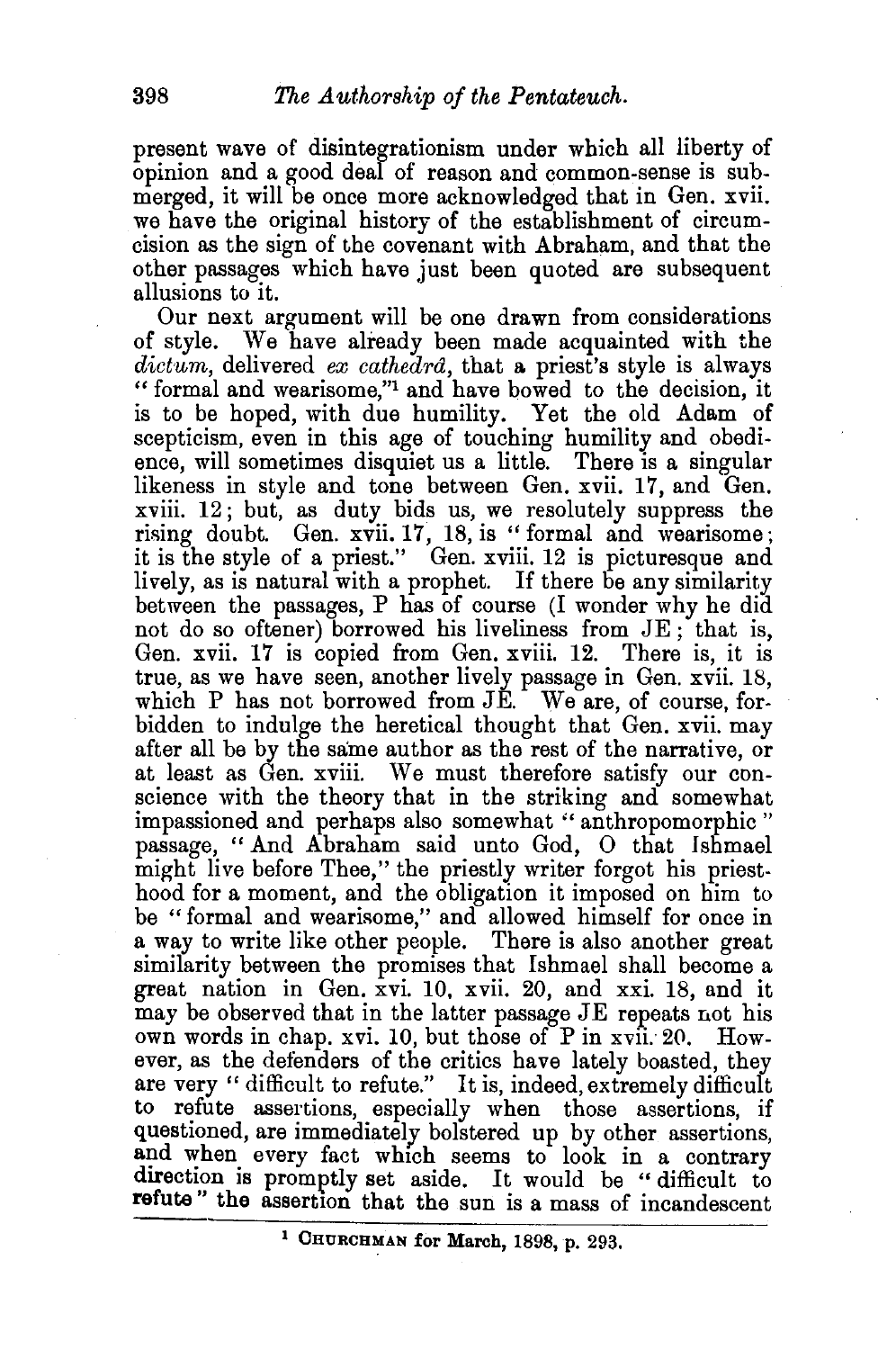green cheese, especially if the evidence of the spectroscope and the solar prominences were set down to ignorant hallucina-<br>tion. And so here. If there be a strong likeness between And so here. If there be a strong likeness between Gen. xvii. 20 (P), and Gen. xxi. 18 (JE), the presumption in favour of unity of authorship is easily set aside.  $P$  is here quoting JE. It is not merely "difficult," it is impossible, "to refute" such an assertion. And so the critic boldly bestrides his patchwork, and challenges the miserable traditionalists to come on. If the latter venture to make a remark with which it is in the least degree difficult to deal, the weapon of lofty and contemptuous stlence is unsheathed, and is brandished in his face. What use can there be in answering a person who is impervious to the force of a critical "  $\text{proof}$ "? It is, of course, impossible to argue with a man who refuses to take any notice of your arguments. So there is nothing for it but to submit. If a "formal and wearisome" passage is found, it belongs to P, and there is an end of it. If P deviates into liveliness sometimes, he is copying JE, as every enlightened critic can plainly see, and if any person fail to see it, words are thrown away upon him. So, again, if there be any resemblances in style between these different authors, JE and P, whose style is so markedly divergent, it is as clear as the sun at noonday that here the later has copied the earlier. And if we stumble across a " formal and wearisome " passage in JE, why, "formal and wearisome" passages occur in all authors, at times, as everybody knows. It is impossible for anyone to avoid it altogether. If we should go so far as to ask why, on this principle, which is indisputably true, the "formal and wearisome " passages in the Pentateuch may not be due to the author but to the subject, and may after all not be so incompatible with unity of authorship as has been supposed, the trained investigator turns aside with disgust from such wretched special pleading, and informs the ignorant quibbler that he is but "beating the air" in attempting to re-open questions which have long ago been settled by competent authority. It is, indeed, *very* "difficult to refute" critics who conduct their inquiries in such a fashion as this.

It may, however, be necessary to observe once more that I do not dispute the statement that the author or compiler of the Pentateuch used documents. Recent archreological research has conclusively proved that, at least in the earlier portion of his history, he has done so, and what he has done in the early chapters of Genesis, he may have done, and probably has done, elsewhere. The genealogies, too, as I shall hope to show further on, whether they are supposed to be extracted from JE or P, betray special features of their own. They, therefore, are almost certainly by another hand or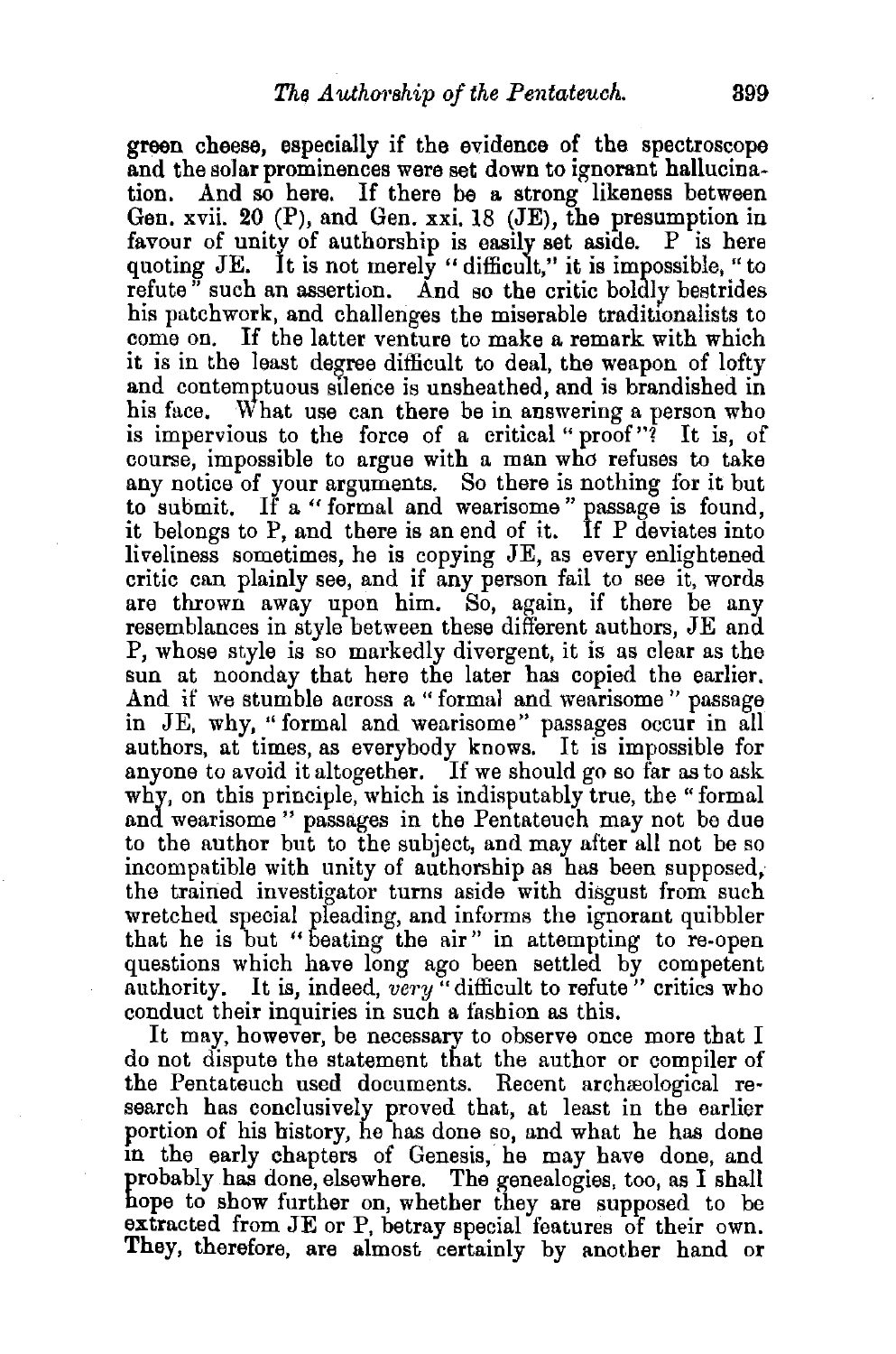hands than that of the author, and many of them were probably later insertions. What I dispute is that the asserted division of the four first books of the Pentateuch between JE and P has been established. I contend that the question has in truth never been fairly discussed at all. The history of the present " conclusions of scientific research " is briefly this : Hupfeld was the first to perceive that the old  $J$  and  $E$  theory could not be sustained. He proved, not in the critical sense of that much-abused word, but by real and rational arguments, that there is far less difference between J and E than between some parts of  $E$  and other parts of  $E$ . He proceeded to assign the parts which were less like J to an earlier Elohist, and those which were more like J to a later Elohist. As we have already seen, the relation of these two Elohists to each other in the order of time has been inverted since Hupfeld's time. But there has been no real and thorough reopening of the whole question by those who have so inverted it. Where Hupfeld's analysis has been found to involve the critic in difficulty, it has been corrected. Further amendments have been made on the hypothesis that Deuteronomy is based on JE. It is possible that still further adjustments may yet have to be made in order to evade the force of objections such as have been urged in these papers. But the whole critical theory, be it once more remarked, *is. based on asswntptions which have not been, and cannot be proved,* and its acceptance is due, first of all to the taste of the time, which greedily runs after novelties, and next to the difficulties involved in the Old Testament history, for which it offers a welcome and specious solution. But I repeat that there has *never yet been a fair and impartial investigation* of the critical problem presented by the Pentateuch on the ordinary principles of historical and literary research accepted when dealing with the history and literature of other peoples. Until research is conducted on such principles, and on such principles ouly, we have a right to persist in rejecting the

I cannot conclude without adverting to some recent criticisms in the *Times* and *Standard* which show the conclusions to which English people are likely to arrive on the discoveries of the German school when its methods and results are fairly before the public. At present, all that the public, which has no time to study the matter, knows, is, that sundry German critics are supposed to have demonstrated that the Bible was compiled from documents, and that these documents have been proved to have been of a considerably later age than has been supposed. This is, of course, an extremely reasonable proposition, and were this all for which